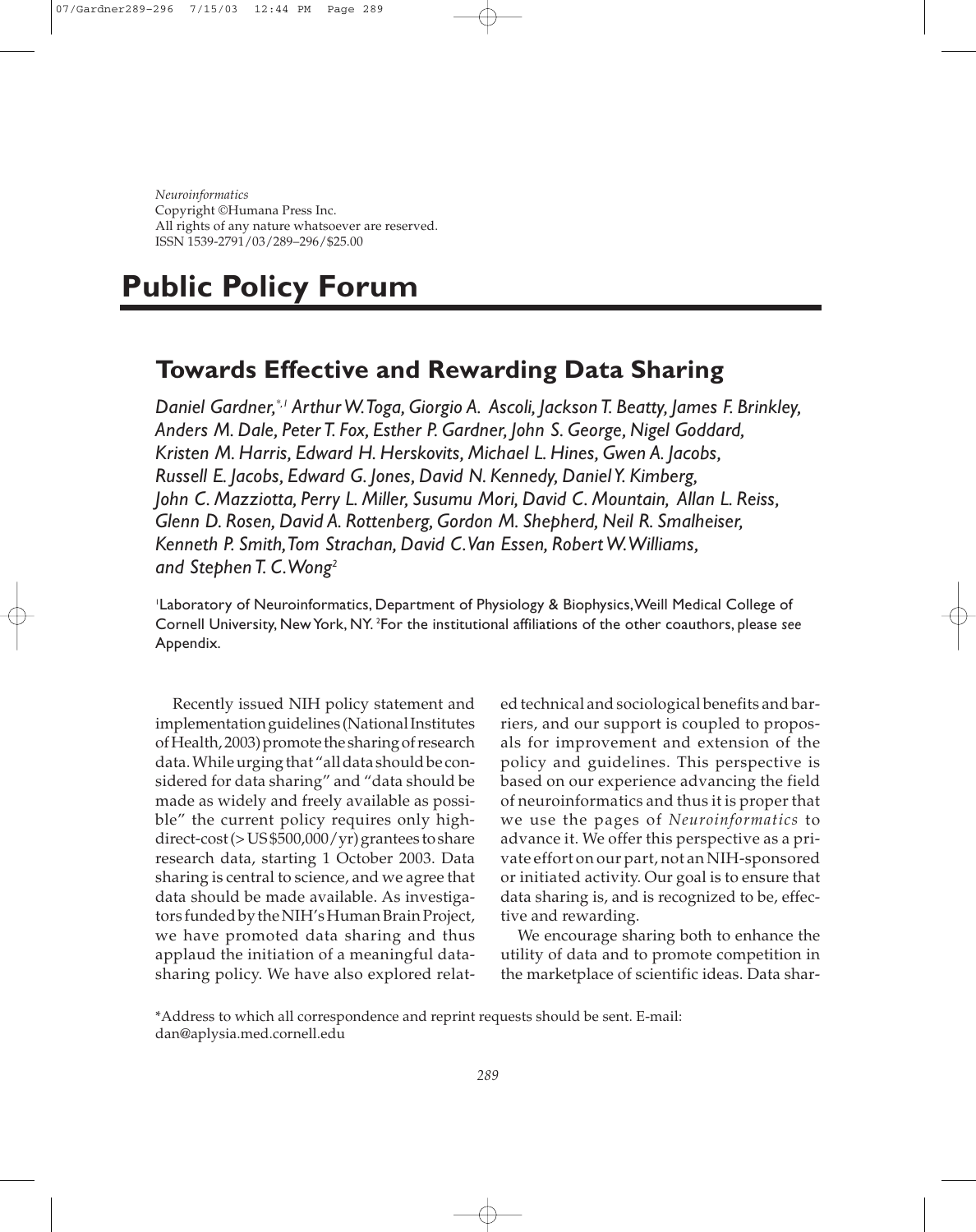beyond the expertise or time constraints of the original data collectors. Informed by shared data, new hypotheses can be advanced and current hypotheses can be retested on new data. Archived data can be used as well to develop or validate new analytic methods or technology. However, we take exception to the characterization of only some classes of data as "unique." All data are unique, and their uniqueness derives from the focus, techniques, protocols, selection, and expertise inherent in each investigation. Data sharing is a complex issue with multi-

ing permits reanalyses and meta-analyses

ple technical, social, financial, and legal facets (Marshall, 2002a,b). The benefits, pitfalls, and techniques of sharing data depend upon both the type of data and the field within biomedical science; an example of issues related to neuroimaging databases was recently presented in *Science* (Governing Council of the Organization for Human Brain Mapping [OHBM], 2001). Policy development and implementation should reflect such complexities.

The NIH policy recognizes, yet incompletely addresses, the fundamental problems presented by the wide diversity and enormous scale of contemporary biomedical data. Data vary in type, size, storage requirements, and significance. Without standards for data formats, descriptive labels, and units of measurements, data may be "available" but not usable for sharing. Standards ease sharing of conforming data, but standards often require a huge amount of effort to establish.

Differing models for data sharing (such as peer-to-peer exchange and central database resources) present separate technical challenges. In addition to differences in scale, different modes of data sharing raise issues of privacy, technology, and standards, as well as responsibility of development and maintenance for each of these. At its simplest, data

can be shared peer-to-peer; only two parties need negotiate constraints such as format, privacy requirements, and the meaning of data labels, and data security is easily maintained. Public sharing lies at the other extreme, in which data are placed on servers visible to a large community. This wider visibility dramatically increases the potential impact, but can require community-wide acceptance and raise data privacy issues.

Peer-to-peer data sharing asks individuals to establish and maintain data archives, but it can take considerable work to convert local research data into a form that can be distributed and shared. The volume of data produced by some techniques can be immense, and largescale data storage imposes requirements for cataloging or indexing as well. Methods are needed to let potential users know that data are available for sharing, what the data represent, and how they may be selected, obtained, and used. Without standards for distributing data, the effort to develop peer-to-peer solutions can potentially require an ad-hoc solution for each pair of investigators.

Centralized data archives require standards as well. These standards must serve multiple users, including investigators recording or generating the data and investigators accessing the data, and must guide developers and maintainers of the databases. Such larger archives multiply data volume requirements by the number of submitters. However, their development effort is more efficient than for peerto-peer models, as one resource serves many users. Developing and adopting standards is desirable as well for *interoperability*: coordinating disparate data resources. Here, widespread adoption of standards can avoid the need for individual database-to-database negotiation to link types of data and descriptors.

The NIH policy recognizes, but again minimizes the barriers—both technical and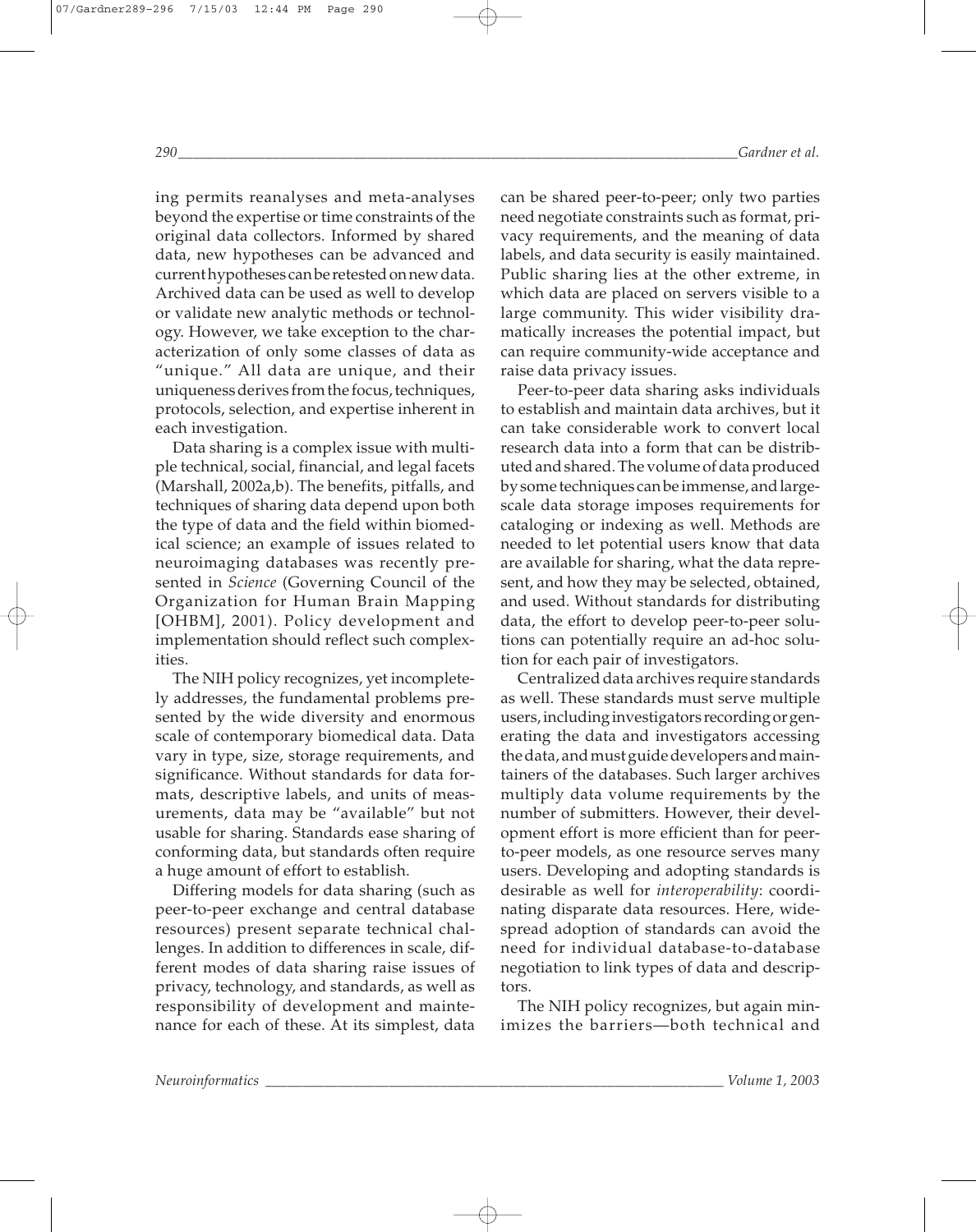human—to analyses of data by those unaffiliated with the original investigators. In the absence of safeguards, data sharing potentially invites misappropriation, misuse, and misinterpretation.

Sharing should not imply relinquishing. Proper assessment and assignment of credit for data, recognition of the relative value of data acquisition versus data processing, and awareness of the potential for commercial exploitation of freely released data should inform any policy for data sharing. Biological data often require extended development work. Faint signals may require exceptionally difficult development and monitoring of methods for acquisition, filtering, transformation, or reconstruction. A single structural biology dataset may be the culmination of years of exploration of one macromolecule. Complex, massively parallel, high-throughput procedures may generate enormous extended data volumes requiring sophisticated search strategies. Studies in some human subjects require painstaking searching and selection to acquire a specific subject population, followed by extended data collection. Areas such as functional imaging may combine several of these aspects.

Particularly disturbing to many of us is the relative ease of reuse of data whose acquisition may represent extensive and as-yet-unrewarded effort, especially where performed by new or junior investigators who have not yet established a secure position or reputation. The problem of being scooped with one's own data may be particularly serious for data sets that are planned to yield multiple reports over time, or for studies where the design itself completely encapsulates a scientific insight. Since meaningful credit for research is largely tied to publication, sharing of experimental design, motivation, or data via extra-publication routes risks inappropriate allocation of scientific credit.

There are technical barriers to reanalysis as well, because datasets alone are rarely sufficient to extract and interpret the information provided by the experiment that generated them. Detailed *metadata*—descriptions of data including protocols and analytic specifications—are required to understand what the primary data meant in its original context. In the absence of such metadata, analyses of data by an outside investigator are open to misinterpretation. Such misreading could lead to the publication of unwarranted results that might improperly cast doubt upon the conclusions of the original work, or impugn unfairly the competence or scientific integrity of the original investigators.

The implementation guidelines address concerns of investigators requested to release their own data. We propose easing barriers presented by the reluctance of investigators to use others' data, arising from technical factors such as format differences as well as more fundamental questions including uncertainty about metadata, internal quality control, or clear traces of transformations or processing. An evolving data sharing policy should address these issues, to forestall collecting and archiving massive data sets that others are reluctant to use.

We therefore propose a series of emendations that we believe would strengthen the policy and promote its acceptability and success. Although the goals of advancing biomedical science through data sharing may be broadly accepted, the scope of sharable data may legitimately vary depending upon the standards and practices of different fields or techniques, and may thus include or exclude any or all of "raw," partially processed, processed, or selected datasets. Ideally, sharable data should be defined as the combined experimental data and descriptive metadata needed to evaluate and/or extend the results of a study. Policies should recognize that small amounts of adequately characterized, focused data are prefer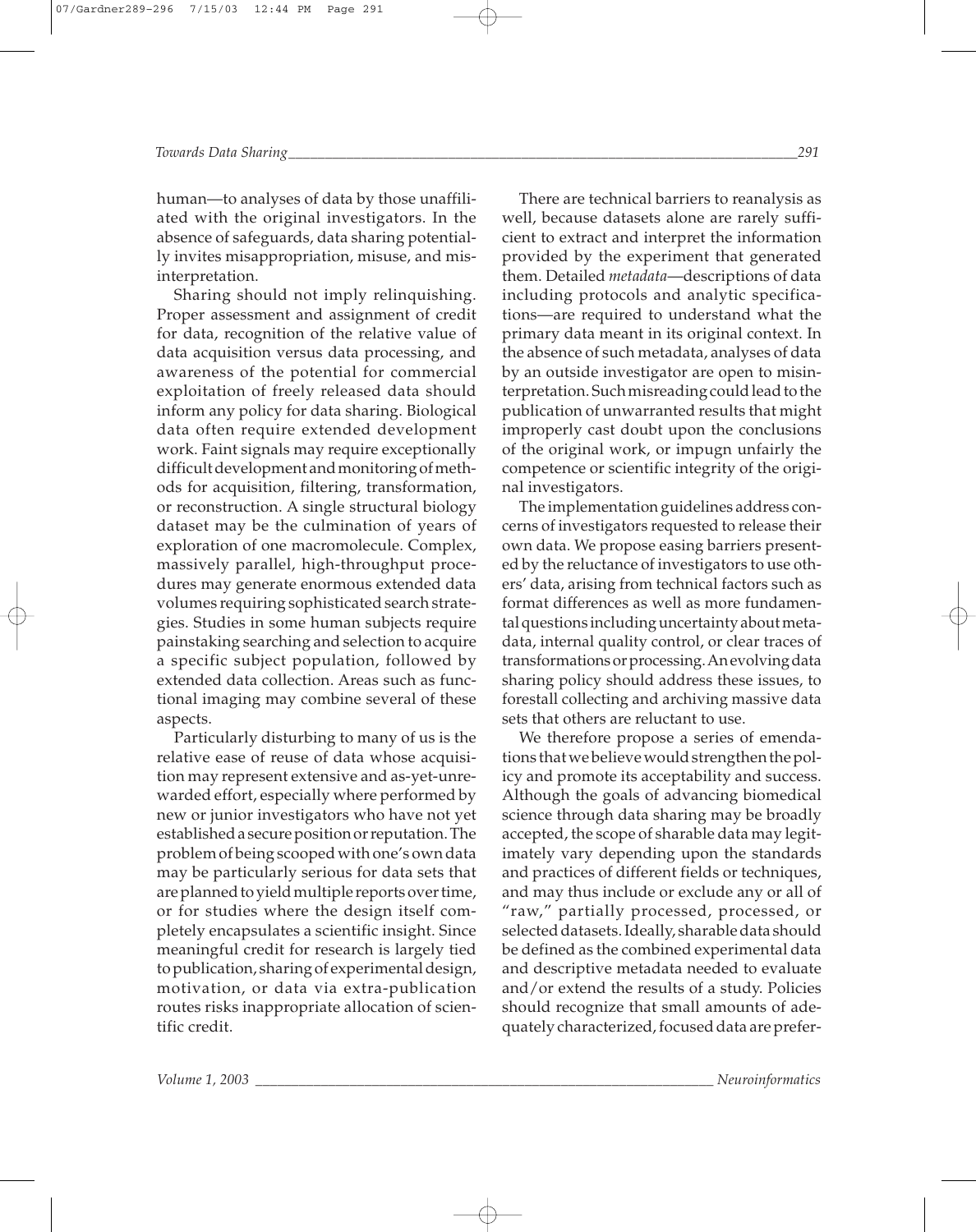able to large amounts of inadequately defined and controlled data stored in a random repository. Further, data sharing will benefit from recognized, usable technological and descriptive standards for data and metadata. It is in part this diversity that leads us to recommend that a variety of models for data sharing should be acknowledged and even encouraged by the NIH's Institutes and Centers. Applicants should be guided to specify data-sharing plans by scope of data, type and format of data to be shared, metadata to be included, credit sought, and model to be used (such as peer-to-peer or database).

Active collaborations should be supported as well as mechanisms for passive reuse of data. Making data public through databases or other open resources should promote, not preclude, collaborations. For many types of data, and many designs of studies, the absence of universal or fixed standards means that viable data pooling requires explicit coordination between producers and users of data. We note that ongoing communication with collaborators aids mutual understanding of data and hypotheses, and avoids many potential pitfalls of analysis.

Topromote data sharing, a citation and credit paradigm must be encouraged. A data sharing policy should include safeguards against reuse of data without recognition of the original investigator; such use is equivalent to appropriation and should not be tolerated. Where shared data are used, acknowledgment of the sources and collectors should therefore be mandatory, but mere acknowledgement may well not be adequate credit for some types of data. Safeguards should require that reanalysis of data be limited to that which can be meaningfully derived, given restrictions, parameters, or boundaries inherent to the original hypotheses, protocols, and techniques for acquisition and processing.

Publication provides an example of a familiar, open, near-universal methodology for sharing data as well as methods, concepts, conclusions, news, and reviews. It depends upon an established yet evolving infrastructure; there exist methods and recognized standards for manuscript content and preparation as well as publication of journals and books. Can a publication model serve for data sharing, and methods be established for archiving and retrieval of data comparable to those encompassed by the familiar terms manuscript, reviewer, editor, journal, subscription, library, reprint, photocopy, or PDF? Such a model might inform the scope of data sharing; papers present focused, relevant data rather than extended lab notebooks.

Publications are offered with the hope that they will be read and cited extensively. Just as information, once published, is open to any reader, so data once posted should be available to any viewer. Fear about rapid or preemptive reuse or post-hoc analysis of data might be lessened if data were equivalent to publication. Papers will be read, and as a consequence, hypotheses will be tested or advanced, and new suggestions, critiques, or analyses based on published data or ideas will arise. If a similar culture for data existed, including safeguards and a reward system, reluctance to make data available might diminish.

Finally, we urge Congress, the NIH, and other concerned Federal agencies to increase programs and funding for the development of informatics methods enabling investigators to share data with accuracy, accountability, responsibility, and recognition. Existing programs such as BISTI, the Human Brain Project, and others targeting informatics needs of specific communities or techniques should be expanded, and efforts at each of several levels instituted towards interoperability among current and future projects. In addition to standardized databases of selected domains that are sharable by particular research communi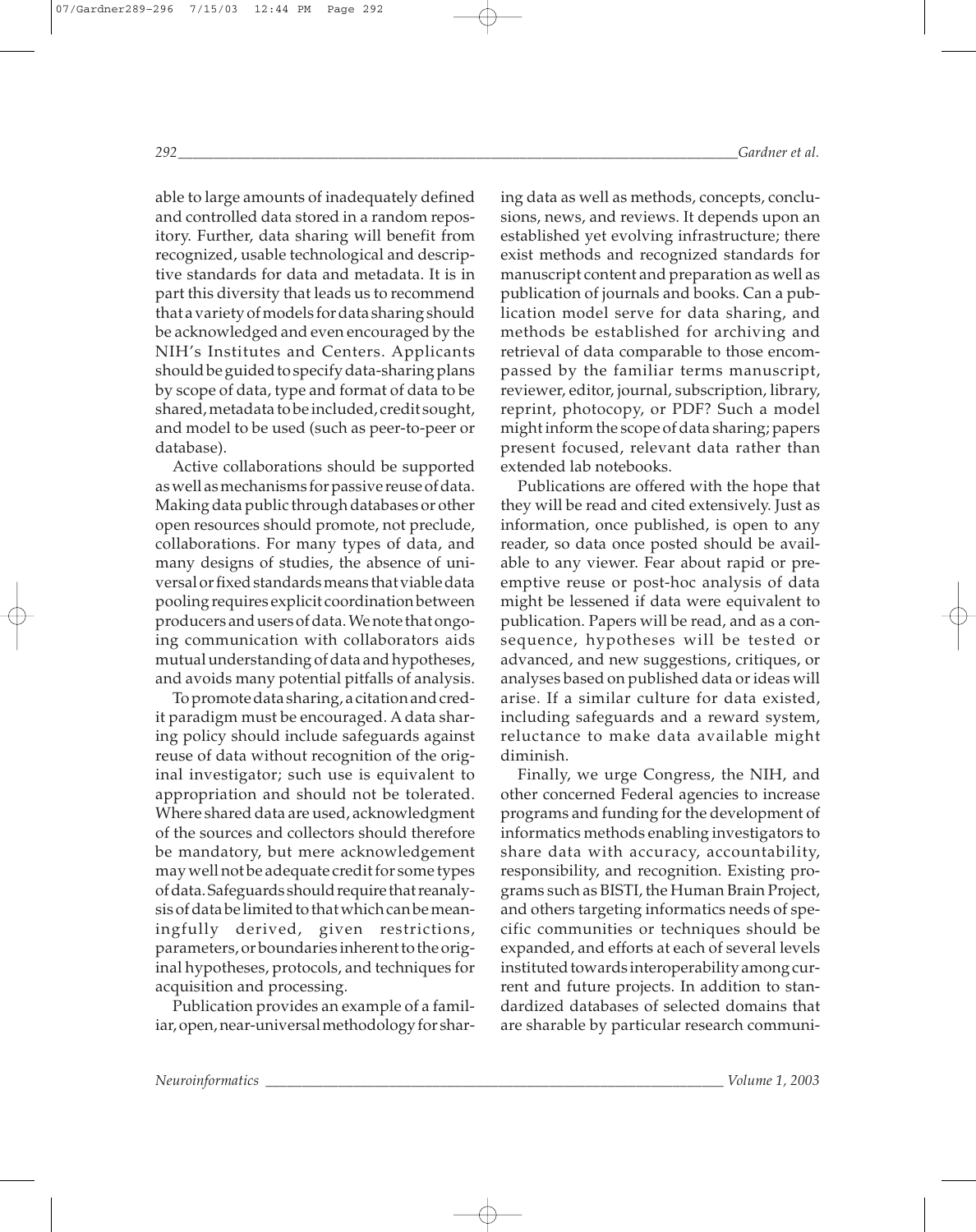ties, these should include methods and pilot projects for technology development and application, standards for data description and exchange, and scalability to cover the large and expanding universe of biomedical data.

## **References**

Governing Council of the Organization for Human Brain Mapping (OHBM). (2001) Science 292, 1673.

- Marshall E. (2002a) Data sharing. DNA sequencer protests being scooped with his own data. Science 295, 1206.
- Marshall E. (2002b) Clear-cut publication rules prove elusive. Science 295, 1625.
- National Institutes of Health. (2003) Final NIH statement on sharing research data, available at http://grants.nih.gov/grants/policy/data\_sha ring/index.htm

## **Appendix: Coauthors' Affiliations:**

Daniel Gardner Laboratory of Neuroinformatics Weill Medical College of Cornell University New York, NY 10021 E-mail: dan@aplysia.med.cornell.edu

Arthur W. Toga Laboratory of Neuro Imaging UCLA School of Medicine Los Angeles, CA 90025-1769 E-mail: toga@loni.ucla.edu

Giorgio A. Ascoli Head, Computational Neuroanatomy Group Krasnow Institute for Advanced Study George Mason University Fairfax, VA 22030-4444 E-mail: ascoli@gmu.edu

Jackson T. Beatty Department of Psychology University of California Los Angeles Los Angeles, CA 90095 E-mail: beatty@psych.ucla.edu

James F. Brinkley Department of Biological Structure University of Washington Seattle, WA 98195-7420 E-mail: brinkley@u.washington.edu

Anders M. Dale Massachusetts General Hospital NMR Center Charlestown, MA 02129 E-mail: dale@nmr.mgh.harvard.edu

Peter T. Fox Research Imaging Center **UTHSCSA** San Antonio, TX 78229-3900 E-mail: fox@uthscsa.edu

Esther P. Gardner Department of Physiology & Neuroscience NYU School of Medicine New York, NY 10016 E-mail: gardne01@endeavor.med.nyu.edu

John S. George Biophysics Group Los Alamos National Laboratory Los Alamos, NM 87545 E-mail: jsg@lanl.gov

Nigel Goddard Division of Informatics University of Edinburgh Edinburgh EH1 2QL UK E-mail: Nigel.Goddard@ed.ac.uk

Kristen M. Harris Institute of Molecular Medicine and Genetics Medical College of Georgia Augusta, GA 30912-2630 E-mail: kharris@mail.mcg.edu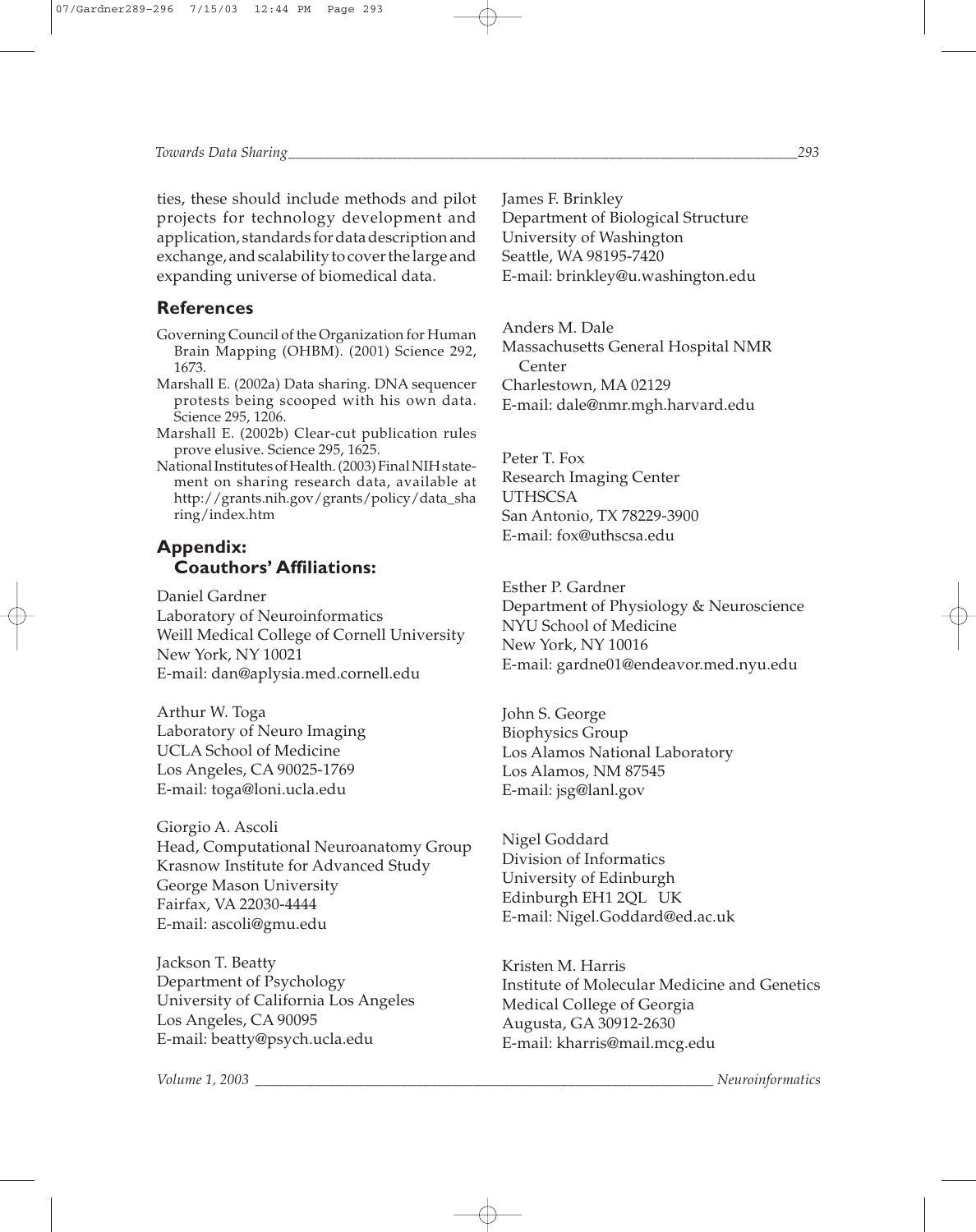Edward H. Herskovits Johns Hopkins University Baltimore, MD 21287 E-mail: ehh@braid.rad.jhu.edu

Michael L. Hines Section of Neurobiology Yale University School of Medicine New Haven, CT 06520-8285 E-mail: michael.hines@yale.edu

Gwen A. Jacobs Department of Cell Biology and Neuroscience Montana State University Bozeman, MT 59717 E-mail: gwen@cns.montana.edu

Russell E. Jacobs California Institute of Technology Pasadena, CA 91125-7400 E-mail: rjacobs@caltech.edu

Edward G. Jones Center for Neuroscience University of California Davis Davis, CA 95616 E-mail: ejones@ucdavis.edu

David N. Kennedy Department of Neurology Massachusetts General Hospital Charlestown, MA 02129 E-mail: dave@nmr.mgh.harvard.edu

Daniel Y. Kimberg Neurology Department University of Pennsylvania Philadelphia, PA 19104 E-mail: kimberg@mail.med.upenn.edu

John C. Mazziotta Director, Brain Mapping Center UCLA School of Medicine Los Angeles, CA 90024 E-mail: mazz@loni.ucla.edu

Perry L. Miller Director, Center for Medical Informatics Yale University School of Medicine New Haven, CT 06520-8009 E-mail: perry.miller@yale.edu

Susumu Mori Department of Radiology Johns Hopkins University School of Medicine Baltimore, MD 21287 E-mail: susumu@mri.jhu.edu

David C. Mountain Department of Biomedical Engineering Boston University Boston, MA 02215 Email: dcm@bu.edu

Allan L. Reiss Department of Child & Adolescent Psychiatry Stanford University Stanford, CA 94305-5719 E-mail: reiss@stanford.edu

Glenn D. Rosen Department of Neurology Beth Israel Deaconess Medical Center Boston, MA 02215 E-mail: grosen@caregroup.harvard.edu

David A. Rottenberg Department of Neurology and Radiology, University of Minnesota VA Medical Center (127) Minneapolis, MN 55417 E-mail: dar@neurovia.umn.edu

Gordon M. Shepherd Department of Neurobiology Yale University School of Medicine New Haven, CT 06520-8009 E-mail gordon.shepherd@yale.edu